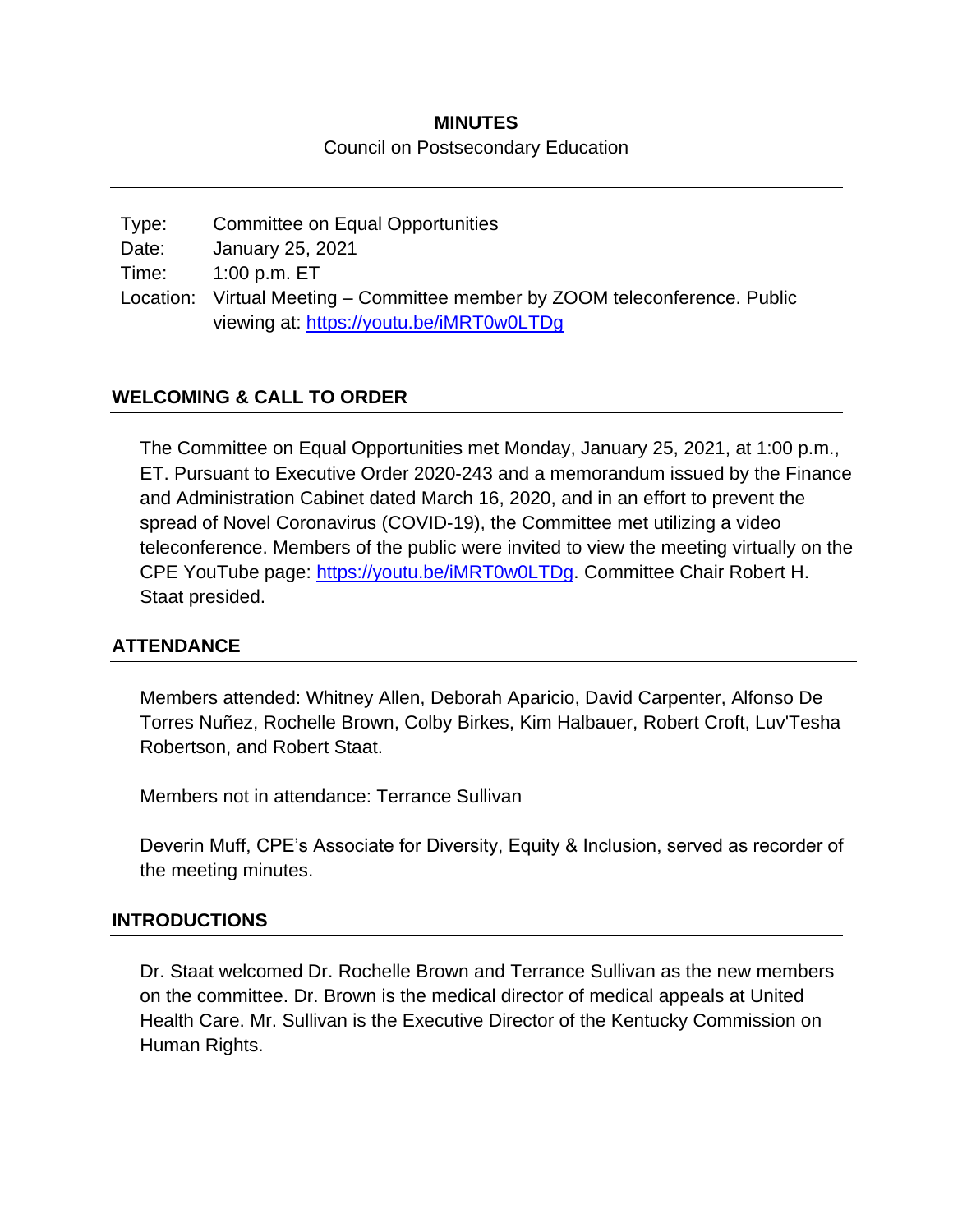# **UPDATE FROM ASHLAND COMMUNITY & TECHNICAL COLLEGE (ACTC)**

Dr. Larry Ferguson, president of ACTC, provided welcome remarks and an overview on the State of Diversity, Equity and Inclusion at their institution. Several employees provided an in depth presentation on ACTC's diversity initiatives:

- Steve Woodburn, ACTC's Dean of Student Success and Enrollment Services, presented on the demographics of ACTC and the importance of closing the achievement gap.
- Al Baker, ACTC's Director of Cultural Diversity, spoke about the best practices that were implemented at ACTC.
- Additional employees discussed hiring and academic efforts at ACTC.

Committee members asked a number of questions regarding intellectual diversity, future diversity plans, different types of diversity outside of the classroom, LGBTQ services on the campus of ACTC, international students and opportunity and access with ACTC's K-12 partners, and integration of veterans.

## **APPROVAL OF THE MINUTES**

The minutes of the October 26, 2020 meeting were approved as presented.

# **COMMENTS FROM CPE PRESIDENT AARON THOMPSON**

Dr. Aaron Thompson, president of the Council on Postsecondary Education spoke about the progress towards the 60x30 education attainment goal. Overall credentials and attainment increased for underrepresented minority students. Currently, Kentucky has the lowest tuition rate in its history. Dr. Thompson mentioned that the development of the next strategic agenda is coming up soon and that the Commonwealth Education Continuum is in the process of starting its work. He also mentioned filed legislation that the Council is monitoring.

# **REVIEW OF THE EVALUATION PROCESS**

Mr. Muff provided an Overview of the Scoring process that the committee will undertake during the upcoming review process. He reminded members that the reports from the Institutions are due on March 1, 2021.